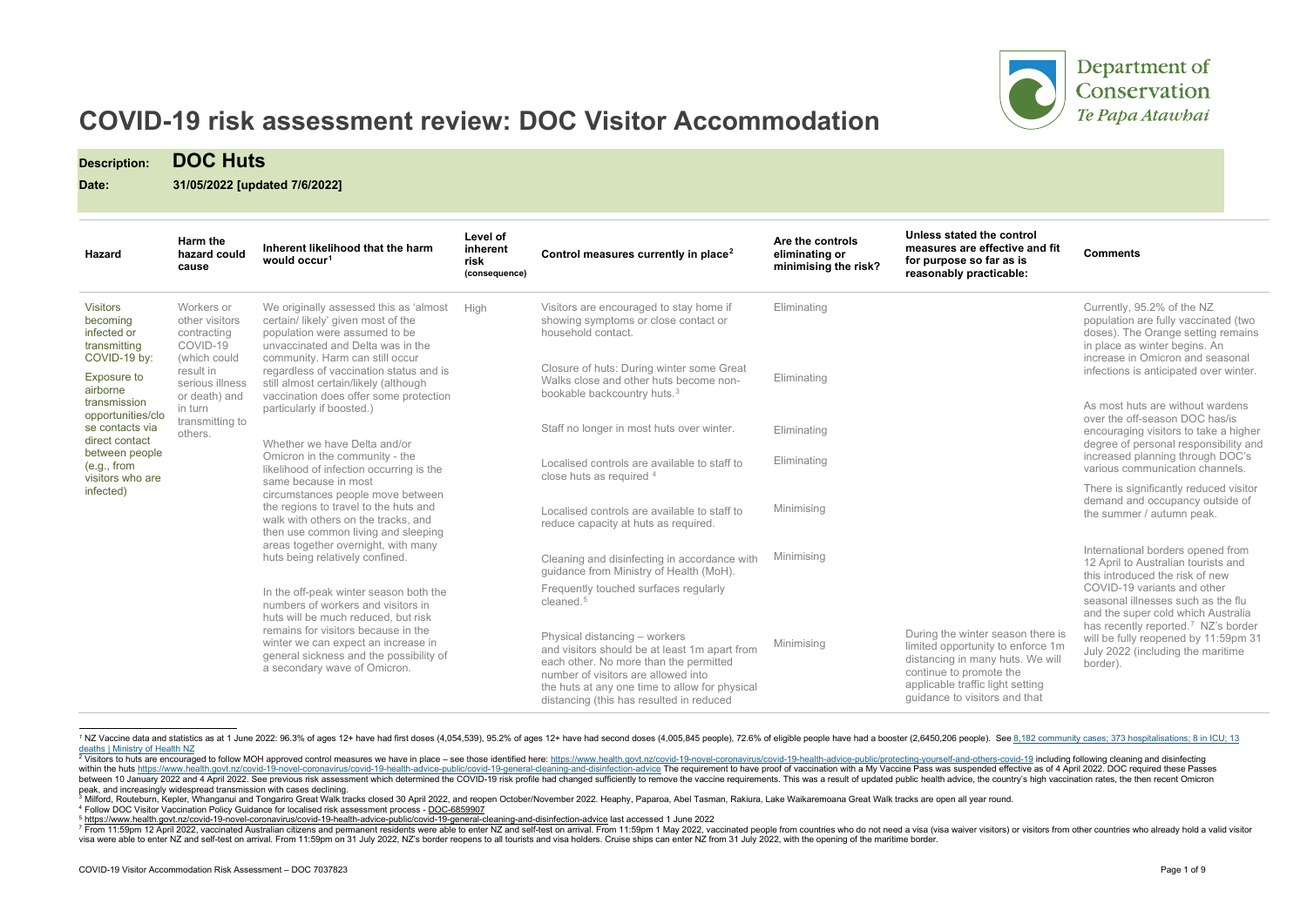### <span id="page-1-0"></span>**ne control ffective and fit for purpose so far as is**  cticable:

ep a safe ople they don't no capacity limits

<sup>6</sup> <https://www.health.govt.nz/covid-19-novel-coronavirus/covid-19-health-advice-public/covid-19-ventilation>

**Comments**

| <b>Hazard</b> | Harm the<br>hazard could<br>cause | Inherent likelihood that the harm<br>would occur <sup>1</sup> | Level of<br>inherent<br>risk<br>(consequence) | Control measures currently in place <sup>2</sup>                                                                                                                                                             | Are the controls<br>eliminating or<br>minimising the risk? | Unless stated the<br>measures are eff<br>for purpose so fa<br>reasonably pract                    |
|---------------|-----------------------------------|---------------------------------------------------------------|-----------------------------------------------|--------------------------------------------------------------------------------------------------------------------------------------------------------------------------------------------------------------|------------------------------------------------------------|---------------------------------------------------------------------------------------------------|
|               |                                   |                                                               |                                               | capacity at the huts), and signs placed<br>around the hut advising of these rules.<br>Localised risk assessments are undertaken<br>as appropriate.                                                           | Minimising                                                 | people should kee<br>distance from pec<br>know. There are r<br>under Orange for<br>accommodation. |
|               |                                   |                                                               |                                               | Where possible, payments are only<br>accepted online via the DOC booking<br>system.                                                                                                                          | Minimising                                                 |                                                                                                   |
|               |                                   |                                                               |                                               | Alcohol based hand sanitiser is provided at<br>all serviced huts (out of reach of children).                                                                                                                 | Minimising                                                 |                                                                                                   |
|               |                                   |                                                               |                                               | Posters on hand washing are prominent<br>in the serviced huts and hand washing<br>facilities are available in the bathrooms.                                                                                 | Minimising                                                 |                                                                                                   |
|               |                                   |                                                               |                                               | Masks to be worn inside, however not when<br>eating or sleeping.                                                                                                                                             | Minimising                                                 |                                                                                                   |
|               |                                   |                                                               |                                               | Air Ventilation (which exchanges old air for<br>fresh air) – opening of windows and doors to<br>enable free flow of air and introduce fresh air<br>for at least 15 minutes. <sup>6</sup>                     | Minimising                                                 |                                                                                                   |
|               |                                   |                                                               |                                               | Auto-emails from the booking system advise<br>visitors with bookings of 'need to know<br>before you go' information including link to<br>DOC's website COVID-19 information and<br>local safety information. | Minimising                                                 |                                                                                                   |
|               |                                   |                                                               |                                               | DOC's COVID-19 public health measures<br>are communicated to people via DOC's<br>website, social media channels and at Visitor<br>Centres.                                                                   | Minimising                                                 |                                                                                                   |
|               |                                   |                                                               |                                               | DOC encourages visitors to carry out their<br>own risk assessment with guidance on what<br>to consider on DOC's website.                                                                                     | Minimising                                                 |                                                                                                   |
|               |                                   |                                                               |                                               |                                                                                                                                                                                                              |                                                            |                                                                                                   |

Hut users can come from many different geographical areas and do not necessarily all come from the same group/ bubble. It is not practical to expect hut users to wear masks while sleeping or eating in the huts (there is an exemption under the CPF framework for this) and it is difficult to physically distance. There was mixed compliance with mask wearing requirements, with very little compliance reported in some huts.

For Great Walks it is not unusual for some groups to have a similar itinerary, sharing huts for more than one night. There is the potential for sustained interactions and more time for incubation.

The distance from roads of many huts and the remote nature of the tracks means there is going to be difficulty in transporting people and virtually no means of quarantining an infected person at site. This also increases the risk of infection and transmission (as well as harm).

Some visitors advised DOC that they had tested positive for COVID-19 after returning from their stay, workers were informed and some huts closed briefly for deep cleaning.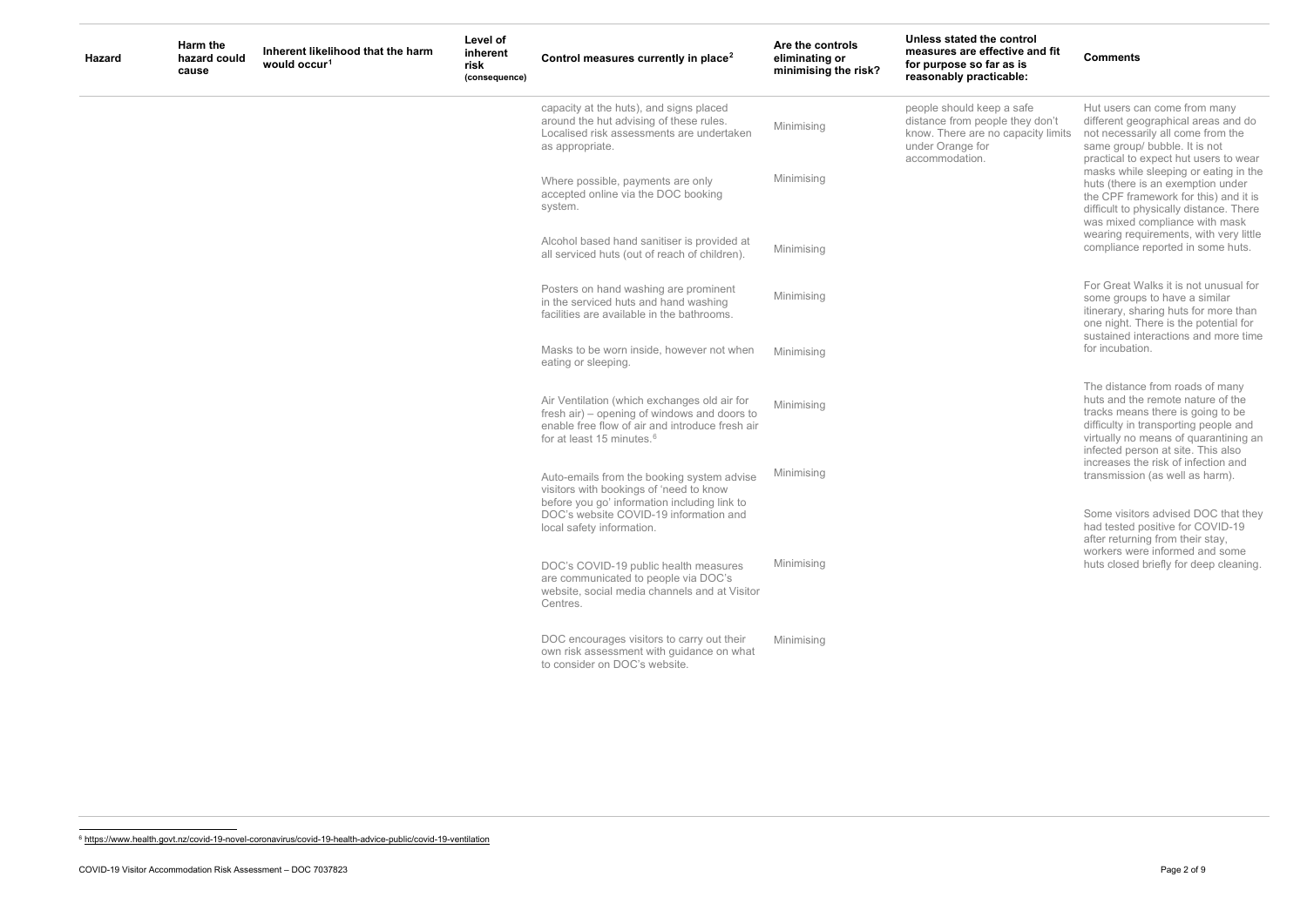### <span id="page-2-4"></span><span id="page-2-3"></span><span id="page-2-2"></span><span id="page-2-1"></span><span id="page-2-0"></span>**u**e control **ffective and fit for purpose so far as is reasonably practicable:**

**Comments**

Vaccine Pass. o worked in the February 2022 were required to Pass.<sup>[12](#page-2-4)</sup> Proof is been

| <b>Hazard</b>                                                                      | Harm the<br>hazard could<br>cause                                           | Inherent likelihood that the harm<br>would occur <sup>1</sup>                                                                                                                                          | Level of<br>inherent<br>risk<br>(consequence) | Control measures currently in place <sup>2</sup>                                                                                                                                                                                                                               | Are the controls<br>eliminating or<br>minimising the risk? | Unless stated th<br>measures are ef<br>for purpose so f<br>reasonably prac                    |
|------------------------------------------------------------------------------------|-----------------------------------------------------------------------------|--------------------------------------------------------------------------------------------------------------------------------------------------------------------------------------------------------|-----------------------------------------------|--------------------------------------------------------------------------------------------------------------------------------------------------------------------------------------------------------------------------------------------------------------------------------|------------------------------------------------------------|-----------------------------------------------------------------------------------------------|
| <b>DOC</b> workers<br>becoming<br>infected or<br>transmitting<br>COVID-19 by       | Workers or<br>other visitors<br>contracting<br>COVID-19<br>(which could     | As above. Hut wardens live on site<br>which increases their risk and as they<br>interact with almost all visitors during<br>their stay this increases the risk to<br>themselves and to others.         | High                                          | As from 4 May 2022, DOC staff are not<br>required to provide proof of vaccination<br>(previously applied to hut wardens and had<br>to hold a valid My Vaccine Pass). <sup>9</sup>                                                                                              | Eliminating/ Minimising<br>$(1/2 - 4/5/22)$                | See above re My<br>All DOC staff who<br>huts between 1 F<br>and 4 May 2022<br>have My Vaccine |
| <b>Exposure to</b><br>airborne<br>transmission<br>opportunities/<br>close contacts | result in<br>serious illness<br>or death) and<br>in turn<br>transmitting to | In winter the risk profile for workers is<br>lower as most huts do not have<br>wardens over this period and there are                                                                                  |                                               | Workers have been briefed on symptoms of<br>COVID-19 and have been told to stay home<br>if they are showing symptoms.                                                                                                                                                          | Eliminating                                                | of vaccination ha<br>suspended.                                                               |
| via direct<br>contact between<br>people (e.g.,<br>from visitors                    | others.                                                                     | fewer visitors.<br>However, NZ may see a rise in<br>Omicron infections over winter so the                                                                                                              |                                               | If workers are a close or household contact<br>of a COVID-19 positive case, workers are<br>required to stay home and isolate for 7 days.                                                                                                                                       | Eliminating                                                |                                                                                               |
| who are<br>infected)                                                               |                                                                             | risk is not eliminated as some workers<br>will still carry out work on site at huts<br>during this period. <sup>8</sup>                                                                                |                                               | Workers have been trained on appropriate<br>measures to take.                                                                                                                                                                                                                  | Minimising                                                 |                                                                                               |
|                                                                                    |                                                                             | Situations where wardens are required<br>to undertake medical first aid and<br>providing direct physical assistance to<br>accommodation users also increases<br>the risk of infection and transmission |                                               | Rapid Antigen Tests (RATs) will be supplied<br>to some staff that are working alone in<br>remote locations where access to RAT kits is<br>difficult logistically. <sup>10</sup>                                                                                                | Minimising                                                 |                                                                                               |
|                                                                                    |                                                                             | (and harm).                                                                                                                                                                                            |                                               | If a worker becomes unwell at work, a<br>process is in place to isolate them and<br>arrange for them to be sent home to receive<br>medical attention. District teams have a<br>completed business continuity planning<br>which will provide direction on process to<br>follow. | Minimising                                                 |                                                                                               |
|                                                                                    |                                                                             |                                                                                                                                                                                                        |                                               | Workers don't have contact<br>with contractors <sup>11</sup> or other DOC staff who<br>undertake cleaning/servicing.                                                                                                                                                           | Minimising                                                 |                                                                                               |
|                                                                                    |                                                                             |                                                                                                                                                                                                        |                                               | Where worker meetings are required, they<br>are held indoors / outdoors with 1m<br>distancing and masks are worn.                                                                                                                                                              | Minimising                                                 | No longer require<br>Must follow appli<br>Guidance / SOP.                                     |
|                                                                                    |                                                                             |                                                                                                                                                                                                        |                                               | Where possible, break times are staggered<br>to minimise the number of workers using<br>break room at one time.                                                                                                                                                                | Minimising                                                 | No longer require                                                                             |
|                                                                                    |                                                                             |                                                                                                                                                                                                        |                                               |                                                                                                                                                                                                                                                                                |                                                            |                                                                                               |

<sup>8</sup> While daily cases numbers have flattened nationally, they have been beginning to increase in the Northern region and hospitalisation rates have also increased slightly. In addition Covid-19 modelling indicates that und appearing, https://www.nzherald.co.nz/nz/covid-19-omicron-outbreak-nz-remains-at-orange-traffic-light-setting-second-wave-of-virus-expected-over-winter/ZSTK2RJQSIQQN3FHG2K7A5D5BI/<br><sup>9</sup> Vaccination of workers was a separate

<sup>11</sup> Contractors present a similar risk profile to that of DOC staff undertaking servicing or maintenance. Contractors are required to have an appropriate COVID-19 health and safety plan to manage the risks associated with

<sup>12</sup> Vaccination of workers was a separate risk assessment

All DOC workers (including volunteers) were required to be fully vaccinated while DOC's organisational vaccination policy was in place between 1 February 2022 and 4 May 2022. This policy and proof of vaccination is currently suspended. There is significant reduced visitor demand and some seasonal closures over winter which will require less staff time at sites this will also mitigate (if not eliminate) risk in some huts). The risk profile for DOC workers who are not public facing but undertake servicing tasks such as maintenance and cleaning is less than that for DOC workers who deal with the public. However, they are also less likely to spend time in the huts, need not be in close proximity with the public and have access to PPE. There is still a risk of encountering infected surfaces and airborne virus particles in the areas which they clean. Ventilation is an important control measure to maintain during cleaning. Over the Omicron peak period some workers did contract COVID-19 so the risk profile and control measures will need to be reassessed before we move into the coming peak season. The current traffic light settings are due for review at the end of June 2022. An additional factor to consider will be the fully reopened borders by 31 July 2022 (including the maritime border).

ed to distance. cable DOC Mask

ed.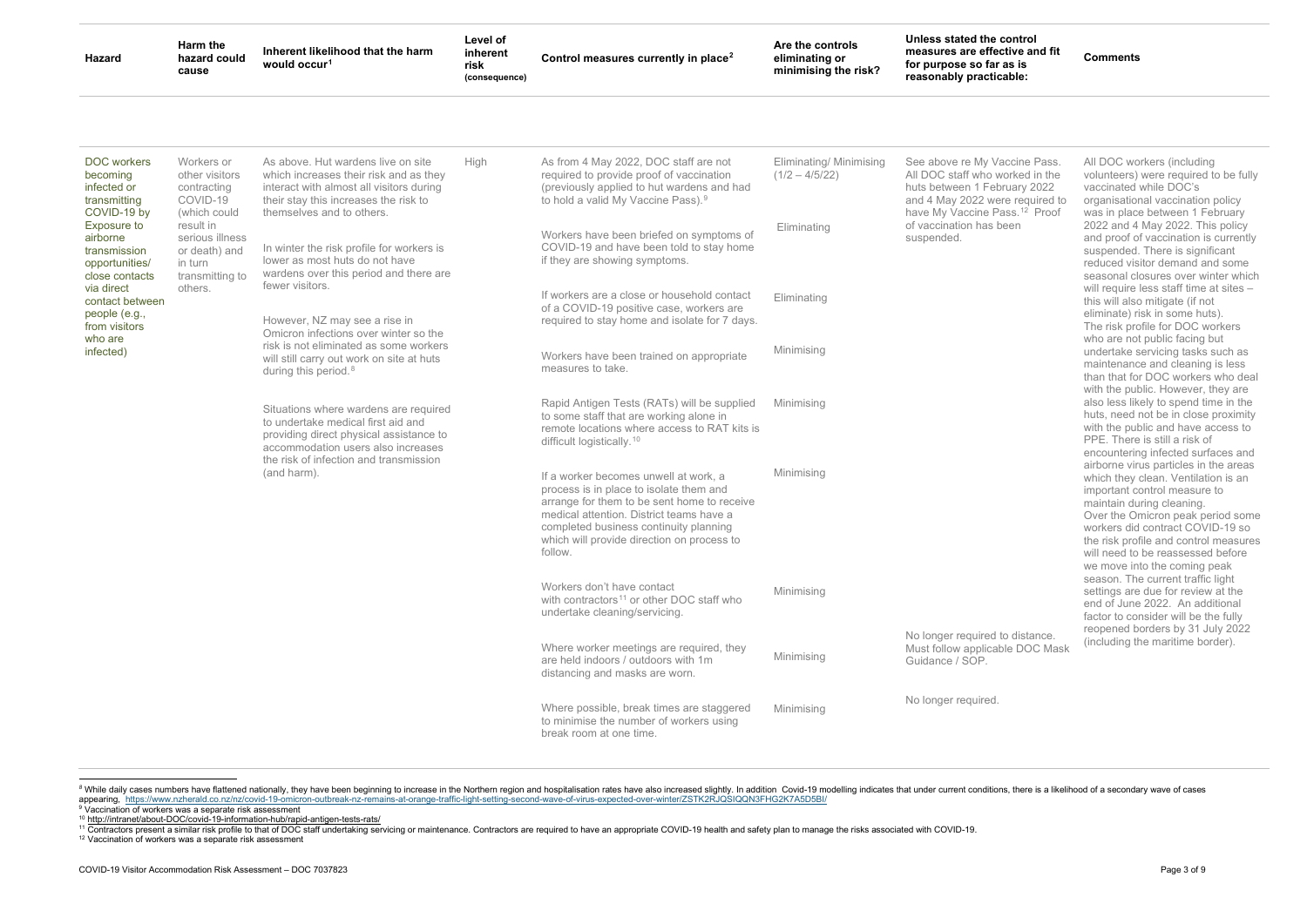<span id="page-3-0"></span>**Comments**

| <b>Hazard</b>                           | Harm the<br>hazard could<br>cause                         | Inherent likelihood that the harm<br>would occur <sup>1</sup>                                           | Level of<br>inherent<br>risk<br>(consequence) | Control measures currently in place <sup>2</sup>                                                                                                                                      | Are the controls<br>eliminating or<br>minimising the risk? | Unless stated t<br>measures are e<br>for purpose so<br>reasonably pra |
|-----------------------------------------|-----------------------------------------------------------|---------------------------------------------------------------------------------------------------------|-----------------------------------------------|---------------------------------------------------------------------------------------------------------------------------------------------------------------------------------------|------------------------------------------------------------|-----------------------------------------------------------------------|
|                                         |                                                           |                                                                                                         |                                               | Other control measures as above for visitors<br>(including masks, general cleaning, and<br>disinfecting).                                                                             | Minimising                                                 |                                                                       |
| <b>Visitor</b><br>aggression at<br>huts | Physical or<br>psychological<br>injury to DOC<br>workers. | Possible - likelihood of visitor<br>aggression could occur at some point<br>as COVID-19 fatigue occurs. | Medium                                        | Visitor-facing staff are provided with de-<br>escalation training as part of their role. A staff<br>safety information sheet is available for<br>staff <sup>13</sup>                  | Minimising                                                 |                                                                       |
|                                         |                                                           |                                                                                                         |                                               | DOC huts experience<br>reduced visitor demand outside<br>summer/autumn peak, meaning less staff<br>time spent at huts across network and less<br>time interacting with visitors.      | Minimising                                                 |                                                                       |
|                                         |                                                           |                                                                                                         |                                               | Each site should have localised safety<br>protocols to be acted on in case of<br>aggressive behaviour from visitors.                                                                  | Minimising                                                 |                                                                       |
|                                         |                                                           |                                                                                                         |                                               | All incidents of aggressive behaviours to be<br>reported to manager as soon as possible and<br>contact details of the aggressive visitor can<br>be located within the booking system. | Minimising                                                 |                                                                       |
|                                         |                                                           |                                                                                                         |                                               | Processes are in place to ban abusive and<br>violent visitors or call NZ Police.                                                                                                      | Minimising                                                 |                                                                       |
|                                         |                                                           |                                                                                                         |                                               | Staff have access to psychological support<br>through an EAP.                                                                                                                         | Minimising                                                 |                                                                       |

There have been a few incidents of visitor aggression which have been handled appropriately in accordance with DOC procedures. The risk to workers at huts is lower over the offseason as most huts do not have wardens. The current suspension of the My Vaccine Pass may also have reduced visitor aggression.

<sup>&</sup>lt;sup>13</sup> Staff safety information for implementing the COVID-19 Visitor Accommodation Vaccination Policy - DOC-6855667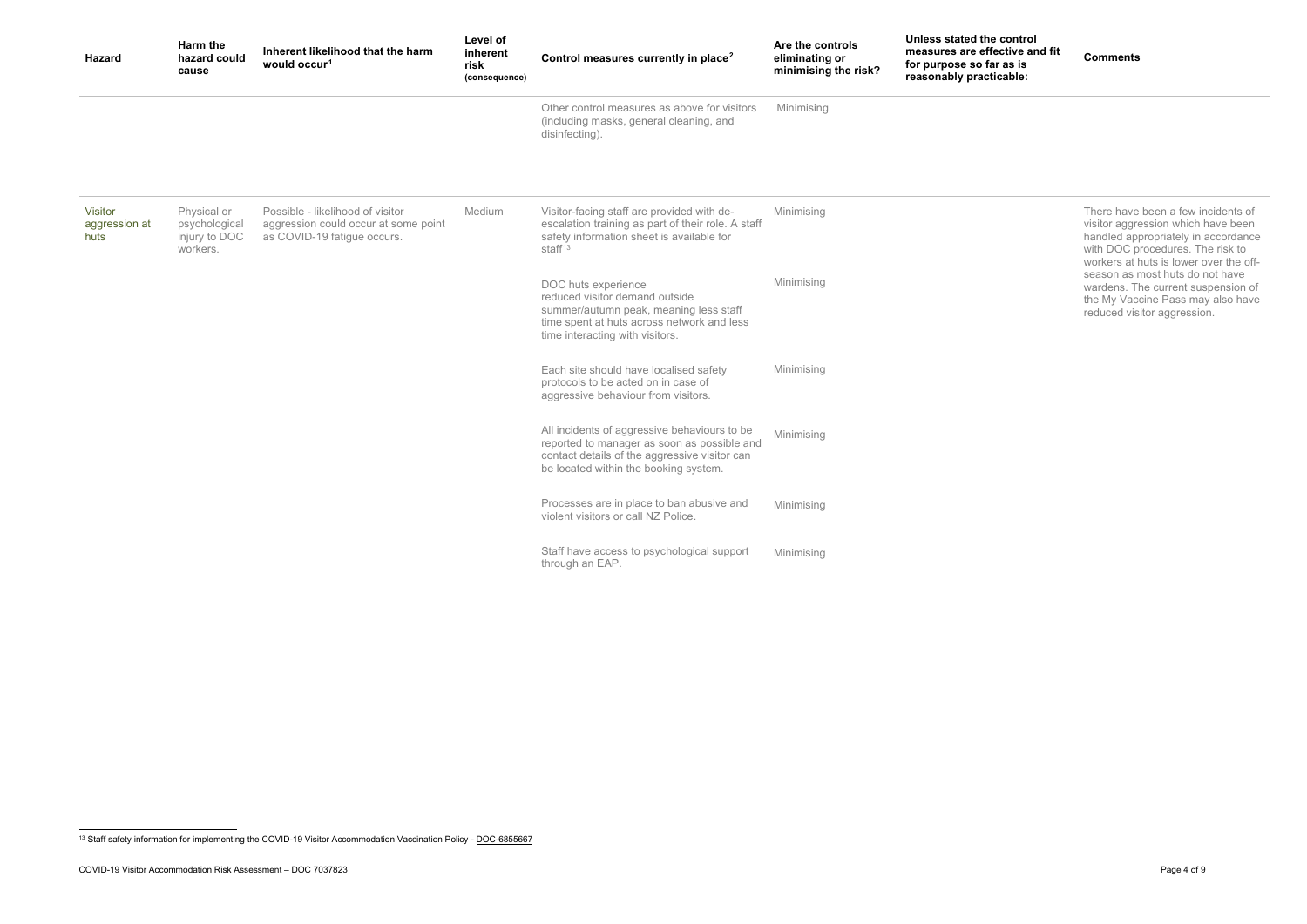# **Description: DOC Campsites**

**Date: 31/05/2022 [updated 7/6/2022]**

<sup>14</sup> All 300 bookable campsites are open all year round, except for 4 campsites (Anaura Bay, Peel Forest, Waikahoa Bay, and West Kerr Bay, which close for periods over winter). Almost all campsites experience significantly central and lower North Island and South Island.

<span id="page-4-1"></span><span id="page-4-0"></span>**u**e control fective and fit for **purpose so far as is reasonably** 

# **Comments (See above)**

| <b>Hazard</b>                                                                                                                  | Harm the<br>hazard<br>could cause            | Inherent likelihood that the<br>harm would occur                                                                                                                                                                                                           | Level of<br>inherent risk<br>(consequence) | Control measures currently in place                                                                                                                                                                                                                                                                                                                                              | Are the controls<br>eliminating or<br>minimising the risk? | Unless stated the<br>measures are eff<br>purpose so far a<br>practicable: |
|--------------------------------------------------------------------------------------------------------------------------------|----------------------------------------------|------------------------------------------------------------------------------------------------------------------------------------------------------------------------------------------------------------------------------------------------------------|--------------------------------------------|----------------------------------------------------------------------------------------------------------------------------------------------------------------------------------------------------------------------------------------------------------------------------------------------------------------------------------------------------------------------------------|------------------------------------------------------------|---------------------------------------------------------------------------|
| <b>DOC</b> workers<br>and/or visitors<br>becoming<br>infected or                                                               | Workers<br>and/or<br>visitors<br>contracting | Likelihood of infection<br>occurring is possible<br>as people move between<br>the regions to travel to                                                                                                                                                     | Medium                                     | Visitors/ workers are encouraged to stay<br>at home if showing symptoms.                                                                                                                                                                                                                                                                                                         | Eliminating                                                |                                                                           |
| transmitting<br>COVID-19 by:                                                                                                   | COVID-19<br>(which could<br>result in        | the campsites. At campsites<br>visitors tend to sleep and<br>mostly interact in their own                                                                                                                                                                  |                                            | Significantly reduced visitor demand and<br>occupancy outside of summer peak. <sup>15</sup>                                                                                                                                                                                                                                                                                      | Eliminating                                                |                                                                           |
| <b>Exposure to</b><br>airborne<br>transmission                                                                                 | serious<br>illness or<br>death) and          | bubbles and are more<br>frequently in the open air<br>(tents, motorhomes etc) or                                                                                                                                                                           |                                            | Localised controls are available to DOC<br>workers to close campsites as required.                                                                                                                                                                                                                                                                                               | Eliminating                                                |                                                                           |
| opportunities/<br>Close<br>contacts via<br>direct contact<br>between<br>people (e.g.,<br>from visitors<br>who are<br>infected) | in turn<br>transmitting<br>to others.        | in an outdoor setting.<br>Common indoor areas such<br>as ablution blocks and<br>kitchen facilities are areas<br>where the risk of harm is<br>increased but these tend to<br>be used sporadically by<br>campsite users. We expect<br>time spent outdoors in |                                            | Localised controls are available to DOC<br>workers to reduce capacity<br>at campsites as required.                                                                                                                                                                                                                                                                               | Minimising                                                 |                                                                           |
|                                                                                                                                |                                              |                                                                                                                                                                                                                                                            |                                            | As above for huts, from 4 May 2022<br>workers and visitors are currently not<br>required to provide proof of vaccination.                                                                                                                                                                                                                                                        | Eliminating/minimising                                     | See above re My                                                           |
|                                                                                                                                |                                              | unsheltered open-air<br>facilities will be reduced<br>over winter due to the                                                                                                                                                                               |                                            | Cleaning and disinfecting frequently<br>touched communal surfaces.                                                                                                                                                                                                                                                                                                               | Minimising                                                 |                                                                           |
|                                                                                                                                |                                              | weather.<br>During winter there are<br>fewer visitors to campsites,<br>especially in colder regions<br>and during bad weather, as<br>well a small number of<br>campsites are closed.<br>Fewer people camp in tents<br>in winter, with stays in             |                                            | Physical distancing - DOC workers<br>and visitors at least 1m apart from each<br>other. No more than the permitted number<br>of visitors are allowed into the indoor<br>communal areas at any one time to allow<br>for physical distancing (this may result in<br>reduced capacity in some indoor<br>settings), and signs placed around the<br>campsite advising of these rules. | Minimising                                                 | No longer require                                                         |
|                                                                                                                                |                                              | vehicles and motorhomes<br>preferred. There will be<br>significantly reduced visitor<br>occupancy in winter, with                                                                                                                                          |                                            | Where possible, payments are<br>accepted online.                                                                                                                                                                                                                                                                                                                                 | Minimising                                                 |                                                                           |
|                                                                                                                                |                                              | low booking numbers for<br>bookable sites currently. <sup>14</sup><br>People tend to book close<br>to the time of stay due to<br>the weather.                                                                                                              |                                            | Posters on hand washing are<br>prominent around the campsite and hand<br>washing facilities are available in the<br>bathrooms.                                                                                                                                                                                                                                                   | Minimising                                                 |                                                                           |

ed. Physical distancing not required at campsites. People tend to interact in their own bubbles. DOC will continue to promote the applicable traffic light setting guidance to visitors and advise that people should keep a safe distance from people they don't know. There are no capacity limits under Orange for accommodation or gatherings.

 During the Omicron peak two campsites were closed for a period given the potential impact of unvaccinated visitors on the communities surrounding or adjacent to the campsites.

Vaccine Pass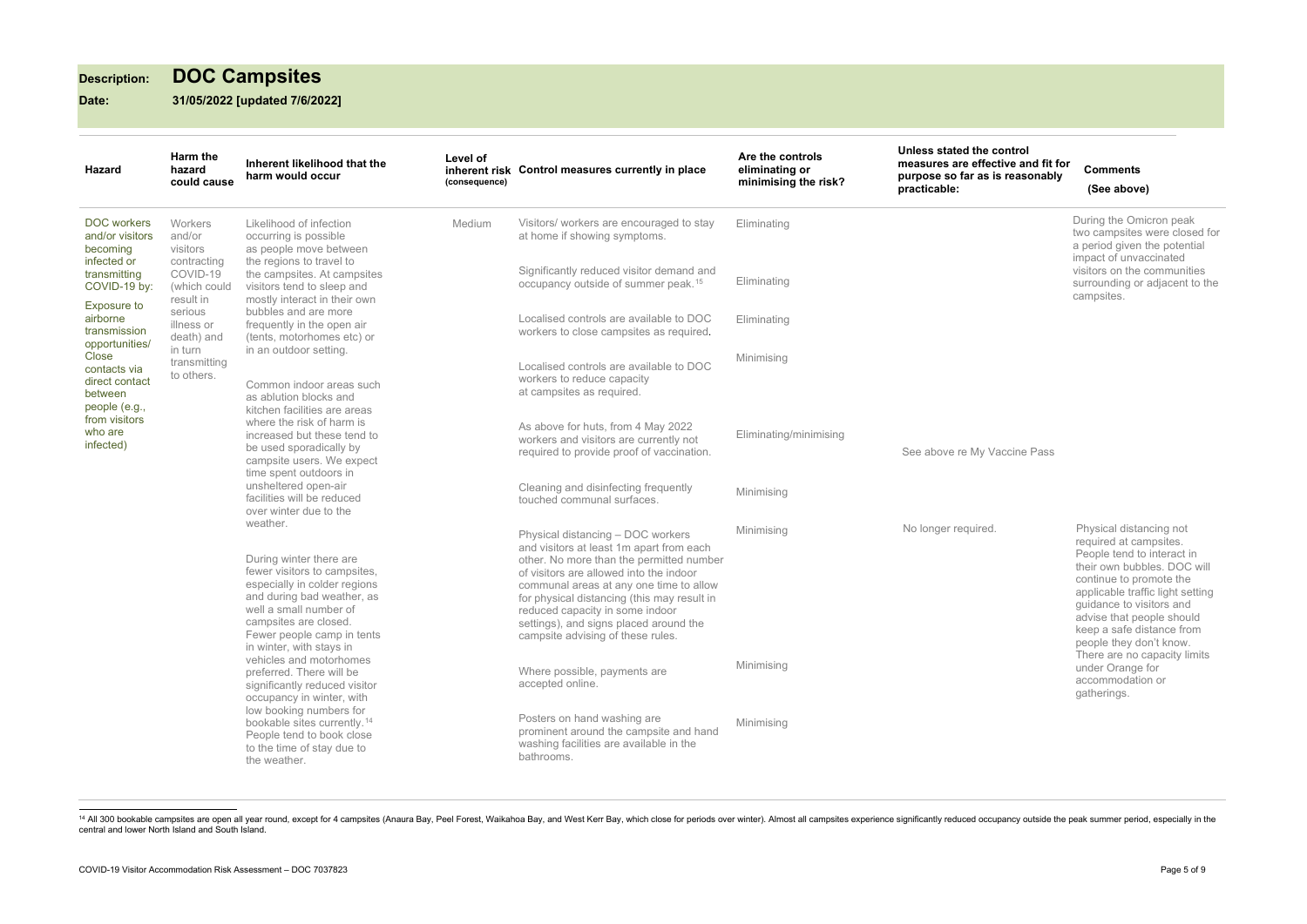# <span id="page-5-0"></span>**Control**

**Comments (See above)**

| <b>Hazard</b>                | Harm the<br>hazard<br>could cause | Inherent likelihood that the<br>harm would occur                                                                                                                                                                     | Level of<br>(consequence) | inherent risk Control measures currently in place                                                                                                                                                                                            | Are the controls<br>eliminating or<br>minimising the risk? | Unless stated the control<br>measures are effective and fit for<br>purpose so far as is reasonably<br>practicable: |
|------------------------------|-----------------------------------|----------------------------------------------------------------------------------------------------------------------------------------------------------------------------------------------------------------------|---------------------------|----------------------------------------------------------------------------------------------------------------------------------------------------------------------------------------------------------------------------------------------|------------------------------------------------------------|--------------------------------------------------------------------------------------------------------------------|
|                              |                                   | On-site managers are likely<br>to have their own<br>accommodation and able to<br>limit and control their<br>interaction with visitors. The<br>risk to them arises from<br>sharing ablution and toilet<br>facilities. |                           | Masks to be worn inside facilities.<br>Other controls for workers - as above<br>described for huts.                                                                                                                                          | Minimising<br>Minimising                                   |                                                                                                                    |
| <b>Visitor</b><br>aggression | Physical or<br>psychological      | Possible - likelihood of visitor<br>aggression could occur at some point                                                                                                                                             | Medium                    | Visitor-facing staff are provided with de-<br>escalation training as part of their role. A staff                                                                                                                                             | Minimising                                                 |                                                                                                                    |
| at<br>campsites              | injury to DOC<br>workers.         | as COVID-19 fatigue occurs.                                                                                                                                                                                          |                           | safety information sheet is available for staff <sup>16</sup><br>DOC campsites experience<br>reduced visitor demand outside<br>summer/autumn peak, meaning less staff time<br>spent at campsites and less time interacting<br>with visitors. | Minimising                                                 |                                                                                                                    |
|                              |                                   |                                                                                                                                                                                                                      |                           | Each campsite should have localised safety<br>protocols to be acted on in case of aggressive<br>behaviour from visitors.                                                                                                                     | Minimising                                                 |                                                                                                                    |
|                              |                                   |                                                                                                                                                                                                                      |                           | All incidents of aggressive behaviours to be<br>reported to manager as soon as possible and<br>contact details of the aggressive visitor can be<br>located within the booking system.                                                        | Minimising                                                 |                                                                                                                    |
|                              |                                   |                                                                                                                                                                                                                      |                           | Processes are in place to ban abusive and<br>violent visitors or call NZ Police.                                                                                                                                                             | Minimising                                                 |                                                                                                                    |
|                              |                                   |                                                                                                                                                                                                                      |                           | Staff have access to psychological support<br>through an EAP.                                                                                                                                                                                | Minimising                                                 |                                                                                                                    |

There have been a few incidents of visitor aggression which have been handled appropriately in accordance with DOC procedures. The risk to workers at campsites is lower over the off-season as visitation is reduced.The current suspension of the My Vaccine Pass may also have reduced visitor aggression.

<sup>&</sup>lt;sup>16</sup> Staff safety information for implementing the COVID-19 Visitor Accommodation Vaccination Policy - DOC-6855667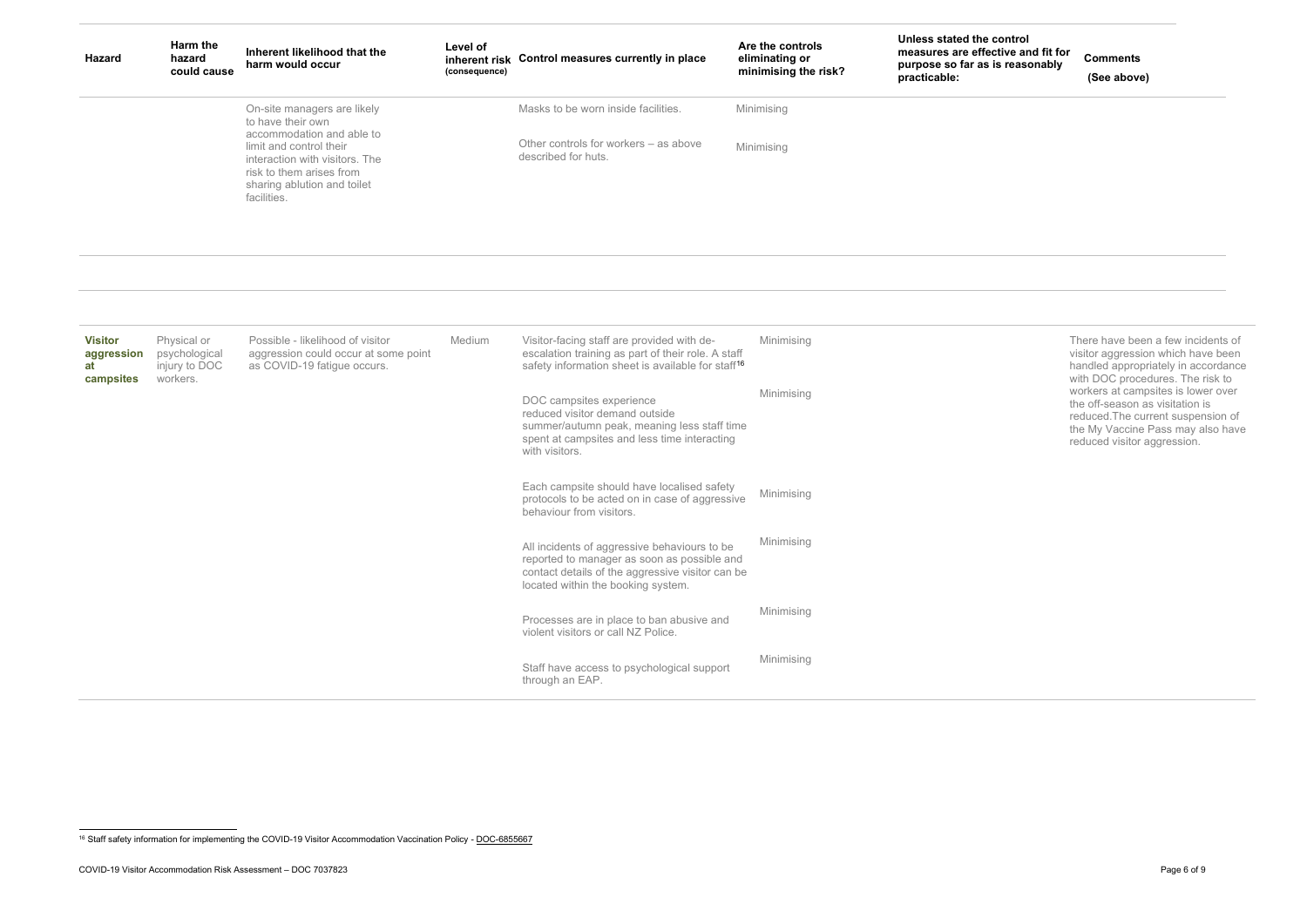# **Description: Sole occupancy lodges and accommodation**

**Date: 31/05/2022 [updated 7/6/2022]**

## **Comments**

Cleaning and disinfecting between occupancies needs to be thorough and in accordance with MoH guidance. Those cleaning need to side. Ventilation an important control.

| Hazard                                                                    | Harm the<br>hazard could<br>cause                                         | Inherent likelihood that the harm<br>would occur                                                                                                                                                                                                                                                                                                                                                                                                  | Level of<br>inherent risk<br>(consequence) | Control measures currently in place                                                                                                                                                                                                                                                     | Are the controls<br>eliminating or<br>minimising the<br>risk? | Unless stated the control<br>measures are effective and fit<br>for purpose so far as is<br>reasonably practicable: | <b>Comment</b>                                      |
|---------------------------------------------------------------------------|---------------------------------------------------------------------------|---------------------------------------------------------------------------------------------------------------------------------------------------------------------------------------------------------------------------------------------------------------------------------------------------------------------------------------------------------------------------------------------------------------------------------------------------|--------------------------------------------|-----------------------------------------------------------------------------------------------------------------------------------------------------------------------------------------------------------------------------------------------------------------------------------------|---------------------------------------------------------------|--------------------------------------------------------------------------------------------------------------------|-----------------------------------------------------|
| Visitors/DOC<br>workers<br>becoming                                       | Workers or<br>other visitors<br>contracting<br>COVID-19                   | Unlikely as sole-occupancy<br>accommodation is booked<br>exclusively and there is no or very                                                                                                                                                                                                                                                                                                                                                      | Minor                                      | Visitors are encouraged to stay home if<br>showing symptoms.                                                                                                                                                                                                                            | Eliminating                                                   |                                                                                                                    | Cleaning and d<br>occupancies ne<br>and in accordar |
| infected or<br>transmitting<br>COVID-19 by:                               | (which could<br>result in                                                 | limited interaction with DOC<br>workers in many instances. There<br>is a possible likelihood of harm to<br>workers who arrive to clean arising<br>from airborne particles or surfaces<br>where visitors have not been<br>regularly disinfecting or cleaning,<br>but this would reduce to unlikely if<br>the accommodation is kept cleaned<br>and disinfected as required by the<br>terms of the booking, and<br>ventilation guidance is followed. |                                            | As above for huts, from 4 May 2022<br>workers and visitors are currently not<br>required to provide proof of vaccination.                                                                                                                                                               | Eliminating/<br>Minimising                                    | See above re My Vaccine Pass                                                                                       | guidance. Thos<br>wear masks ins<br>continues to be |
| <b>Exposure to</b><br>airborne<br>transmission<br>opportunities/<br>Close | serious illness<br>or death) and<br>in turn<br>transmitting to<br>others. |                                                                                                                                                                                                                                                                                                                                                                                                                                                   |                                            | Cleaning and disinfecting by visitors while<br>staying in the accommodation.                                                                                                                                                                                                            | Minimising                                                    |                                                                                                                    |                                                     |
| contacts via<br>direct contact<br>between<br>people (e.g.,                | from visitors<br>who are<br>infected)                                     |                                                                                                                                                                                                                                                                                                                                                                                                                                                   |                                            | A thorough clean is undertaken of the<br>property by staff at the conclusion of each<br>stay.                                                                                                                                                                                           | Minimising                                                    |                                                                                                                    |                                                     |
|                                                                           |                                                                           |                                                                                                                                                                                                                                                                                                                                                                                                                                                   |                                            | Physical distancing - workers<br>and visitors at least 1m apart from each<br>other. No more than the permitted number<br>of visitors are allowed into the house at any<br>one time to allow for physical distancing<br>and signs placed around<br>the property advising of these rules. | Minimising                                                    | As above for huts.                                                                                                 |                                                     |
|                                                                           |                                                                           |                                                                                                                                                                                                                                                                                                                                                                                                                                                   |                                            | Ventilation - as above for huts.                                                                                                                                                                                                                                                        | Minimising                                                    |                                                                                                                    |                                                     |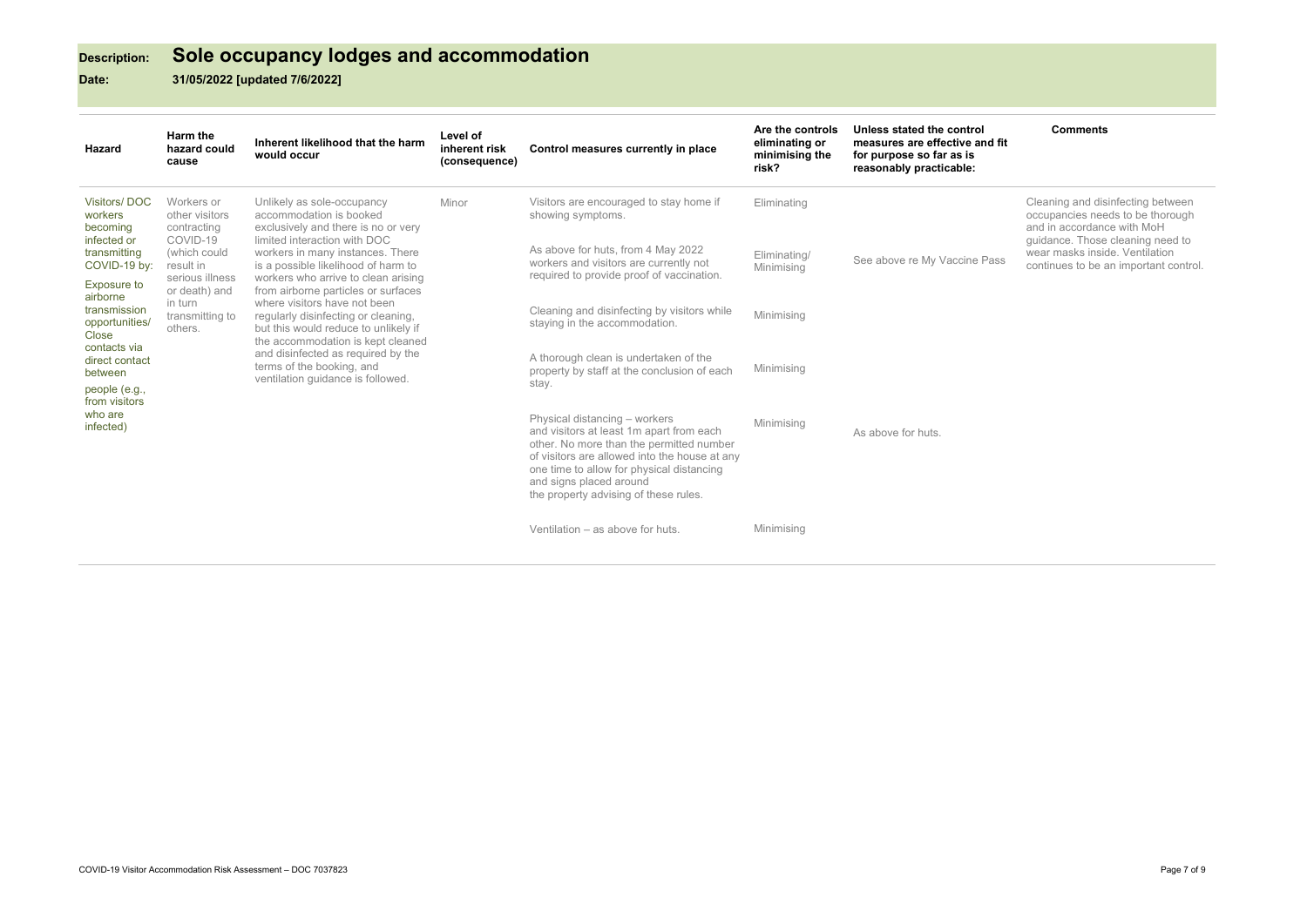# <span id="page-7-5"></span><span id="page-7-4"></span><span id="page-7-3"></span><span id="page-7-2"></span><span id="page-7-1"></span><span id="page-7-0"></span>**Description: Conclusions and Recommendations**

## **Date: 31/05/2022 [updated 7/6/2022]**

This review was undertaken by 31 May 2022 and has been updated since then. It is important to keep up to date with the pandemic and to adapt and as rules change. A review by the Government of the CPF Framework is expected end of the month. If there are any material changes (e.g. change in traffic light setting) then we will review this risk assessment.

DOC accommodation still remains our highest risk facilities because they are shared spaces, often in remote locations, off the grid and bring people together from all locations. The initial COVID-19 health and safety risk visitors<sup>[17](#page-7-0)</sup> was undertaken in a Delta environment at a time when many of the population were unvaccinated. Our initial focus and the then MoH advice was on transmission of Delta which is highly transmissible and carries a (severe disease such as hospitalisation, severe illness, and death). Our initial health and safety risk assessment was based on multiple layered control measures which included following MoH quidelines, sanitising or washi reqularly, where practical wearing a mask and physically distancing around others and staying home if unwell. Relying on advice from MoH, the risk assessment determined that vaccination against Delta also presented a highe protection as a control measure and significantly moved the profile of risk down in terms of likelihood of transmission and severity of consequence. Consequently, DOC's COVID-19 Visitor Accommodation Vaccination Policy whi into effect from 15 December 2021 required all visitors to PCL&W aged 12.3 years + who are accessing DOC accommodation to be fully vaccinated<sup>[18](#page-7-1)</sup> and have proof of their vaccination status by way of the My Vaccine Pass. Pe in DOC huts or campsites were also encouraged to undertake their own risk assessments for themselves and their group. The control measures we implemented have been effective and fit for purpose.

The last review we undertook noted that since the original risk assessment was conducted. Delta has been overtaken by the Omicron BA.2 sublineage in New Zealand and it is increasingly widespread in New Zealand with the Omi peak in Auckland and smaller waves expected. This means the COVID-19 risk profile has moved. This remains the case. Experts are advising that Omicron, an even more highly transmissible COVID-19 variant means that a threat for both vaccinated and unvaccinated people; the MoH continues to advise that people who are fully vaccinated have less protection against transmission of Omicron than for Delta, but that vaccination still offers some prot also advises that protection against infection with either Delta or Omicron decreases over time. Omicron can still cause severe illness and even death especially in people who are at risk of severe outcomes. MoH advice is boosted continues to be one of the most important ways people can protect themselves from Omicron and severe disease. There is a much lower risk of being hospitalised if up to date with vaccinations which for Omicron inclu of booster dose if eligible[19](#page-7-2). As community transmission of Omicron increases, it is less likely there will be a greater risk of COVID-19 in DOC visitor accommodation than there is in the community.

Some specialist medical and scientific experts including the MoH continue to advise that New Zealanders need to plan for and expect further variants as the COVID-19 virus will continue to adapt to survive, and they continu that Omicron is not to be underestimated as the impact on the body or the impact of long COVID-19 is not fully understood. Equally, WHO has retained the designation of variant of concern for Delta. A recently published stu water surveillance in Israel found that Delta is highly resilient and continued to be detected at low levels even at the height of the Omicron wave. Such 'cryptic circulation' could possibly result in the re-emergence of a of a new variant.[20](#page-7-3)

Border controls are changing. Previously the Government stated it no longer required incoming vaccinated New Zealanders and other vaccinated travellers to self-isolate on entry to New Zealand. Australian tourists who are v have been able to travel to New Zealand from 12 April 2022. These changes introduced an increased level of risk to New Zealanders as these people may be asymptomatic, but they bring with them the risk of seasonal illnesses the super cold some Australians are experiencing. The New Zealand border will be fully opened by 11:59 pm on 31 July 2022 (including the maritime border).

Changes were also made to the way close and household contacts are managed by MoH under Omicron Phase 3 Red and then Orange which increases the likelihood of an infectious people being in the community, and hence increasin transmission in the community but significantly this also increases population or herd immunity.

CVCs are no longer a requirement at any traffic light setting since 4 April 2022 at 11:59pm. This is irrespective of what traffic light setting is in place, currently at the date of this review - the setting remains at Ora Vaccine Passes has remained available (and has been updated to include boosters) but there is currently no mandate requiring its use. The rationale for this change by the Government was that we have moved past the point wh are most effective. This approach was taken by the Government considering the high vaccination rate (at the time of our last review 95.1% of eligible New Zealanders were vaccinated which meant many people may not have had at all but were still able to pass on the virus to others), there were (and continue to be) high levels of acquired immunity from the Omicron outbreak and given the features of Omicron. We know that Omicron BA.2 breaks thr vaccination barrier. However, MoH continues to advise that vaccination (including boosters) is strongly recommended as one of the key public health measures and it provides significant benefits. The Government has indicate could become mandatory again in the future if there are different variants or circumstances change. BA.4 and BA.5 are Omicron sub-lineages that were fist detected in South Africa earlier in the year and are now the dominan there; it has since been detected at the NZ border. These variants have a growth advantage over the earlier Omicron variants due to their ability to evade immune protection induced by prior infection and/or vaccination, pa has waned over time.<sup>[21](#page-7-4)</sup>

DOC is still able to close accommodation (and has guidance for this) where there is a high risk that is not easily mitigated and is required to work with iwi, communities, and campsite managers to assess risk for specific them regarding restrictions or closures needed for public safety. We are very mindful and have always said that we cannot predict the future with any certainty as to how the pandemic will unfold. We act on best, most up to information available, remain vigilant, keep the health and safety risk assessment under review and ourselves briefed on most up to date health advice from the MoH. Currently, the MoH is reporting 10,191 community cases in days, 371 current hospitalisations, and 14 deaths for the past two days. The seven-day rolling average of community cases today is 6,202.<sup>[22](#page-7-5)</sup>

Considering the matters referred to above and bearing in mind we are in the winter season which usually means fewer people in our accommodation (some of which will are already seasonally closed), this review supports reten existing control measures in DOC accommodation that is open to the public and/or our workers except for the requirement to provide proof of vaccination status for entry and the 1m physical distancing (as these are no longe the Orange traffic light setting.) The rapidly changing nature of COVID-19 means we should retain the ability to require CVCs in the future.

### **Recommendations:**

- (1) As per last review Visitors to DOC accommodation be permitted entry without having to provide proof of vaccination status with a My Vaccine Pass.
- (2) As per last review Retention of the current Vaccination Policy and the ability to use CVCs as part of health and safety.
- (3) Continue with the suspension of the DOC Visitor Accommodation Vaccination Policy.
- (4) As per last review Continue to monitor official health advice and observe current health risk levels in the community, noting the Government's review of the traffic light settings at the end of June.
- (5) Undertake a further review of the risk assessment prior to Spring and the Huts re-opening which are currently closed (unless there is a need to undertake this sooner).

*<sup>17</sup>* DOC-6860783

<sup>&</sup>lt;sup>18</sup> As of 12 March 2022, at 11:59pm, students attending activities organised by a registered school are not required to provide proof of vaccination.<br><sup>19</sup> https://www.health.govt.nz/covid-19-novel-coronavirus/covid-19-hea

<sup>&</sup>lt;sup>20</sup> MOH Science Update "SARS-Cov-2 Variants Update' published 23 May 2022: https://www.health.govt.nz/covid-19-novel-coronavirus/covid-19-resources-and-tools/covid-19-science-news#variants

*<sup>21</sup>* See footnote 20 above.

*<sup>22</sup>* <https://www.health.govt.nz/news-media/news-items/10191-community-cases-two-days-371-hospitalisations-9-icu-14-deaths-two-days>